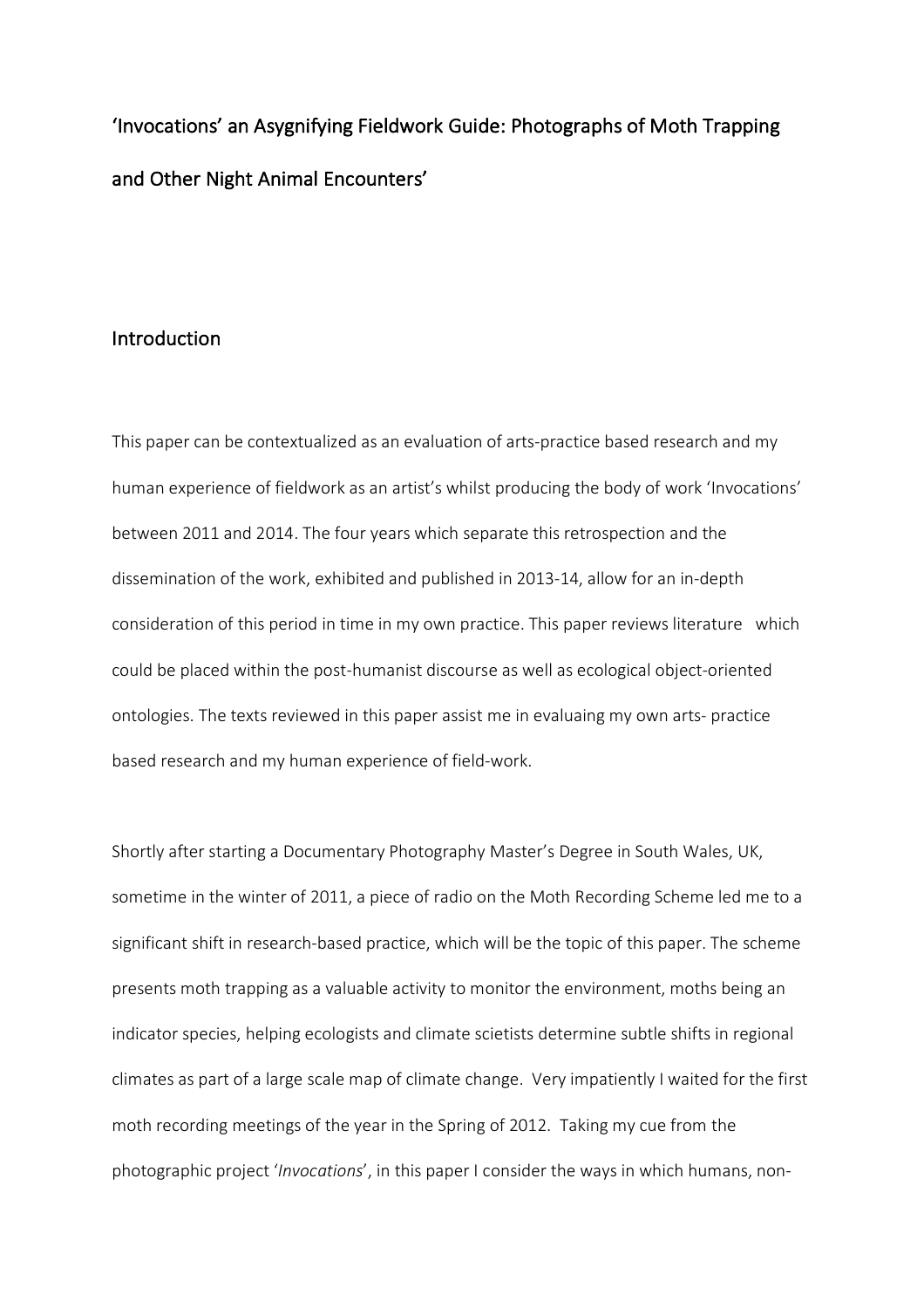human animals and insects encounter each other in the night. Drawing from animal studies and post humanist literature and thinkers like Cary Wolf, Thomas Nagel, Deluze and Guattari, Tim Morton amongst others, I aim to rethink and examine the way in which science and naturalist culture approaches insects in the context of contemporary Britain, following moth trapping groups. Through artistic fieldwork practice, other elements of the human-animal encounter are revealed and revisited.

*Invocations* focuses both on the experience of animal encounters, primary with nocturnal insects and by extension bats, but also on looking at the culture of science with an anthropological lens, positioning the artist as a non-scientist fieldworker or a reflective outsider. This paper explores notions of animal visibility, imagination, empathy and subjective experiences of animals in the Anthropocene to argue how outcomes of artistic fieldwork can assist us in the creation of a new space which sits between a romanticized approach to animal encounters and seeing animals as biological systems. This alternative way of relating and communicating, approaches animals primarily by 'mapping the differing modalities of expression of animal bodies that point toward asignifying semiotics', which in Guattari's perspective is not a separate non-meaning world, but the basis for our world of meaning, by transcending it.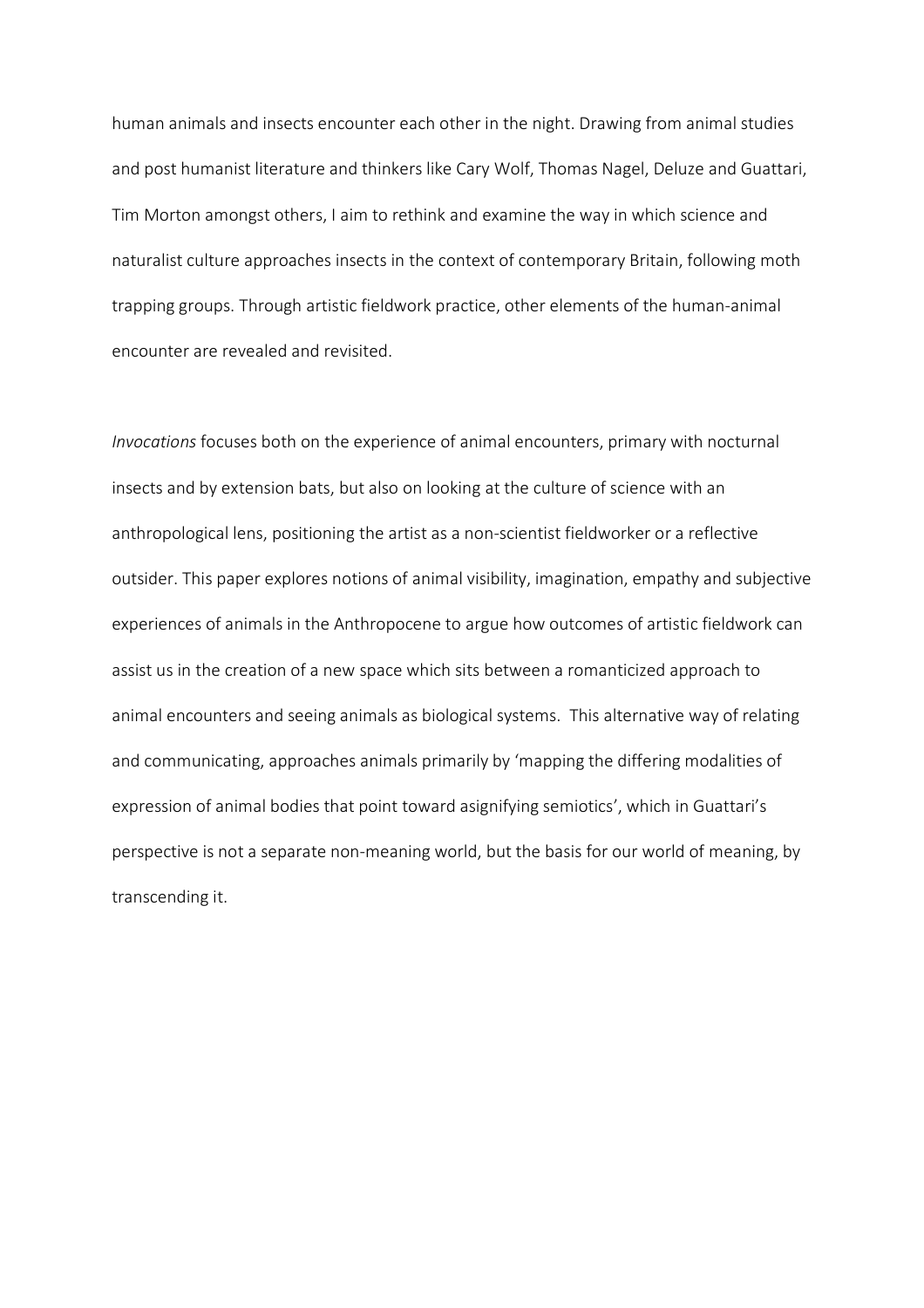## Insects, the Body and the Myth

Insects have long been considered, alongside a range of other animals, a form of instinctive and mechanical life, fully automated, providing a great matrix for the contrast with reflective intelligent life, to which humans are the most used example.<sup>1</sup> Nevertheless, the theorizations of scientists such as Darwin and Bergston on the activities of organisms such as insects, have runs parallel to a mystification of alien life forms, throughout the nineteenth and the twentieth century.

This reading around on how insects have been looked at and imbedded into culture, has played an important role defining the ways in which I have framed by artist fieldwork practice in recent years, whilst attempting to find meaning in these insect -human encounters. A first entry to this world of the cultural navigation of insect form is 'Introduction of Entomology' by Kirby and Spence, published in 1815, in it, the theme is evident: the Great Chain of Beings, the order of nature guaranteed by God. Below God, the angels, and man, came the animals with their own hierarchies. Insects were, as expected, quite low in this hierarchy. Although Kirby and Spence felt close to this scale naturae, their version was different: angels and insects present common traits. They describe witnessing a sunset of swarming insects, most likely to be Mayflies in the late summer of 1811 :

<sup>&</sup>lt;sup>1</sup> Insect Media p 22.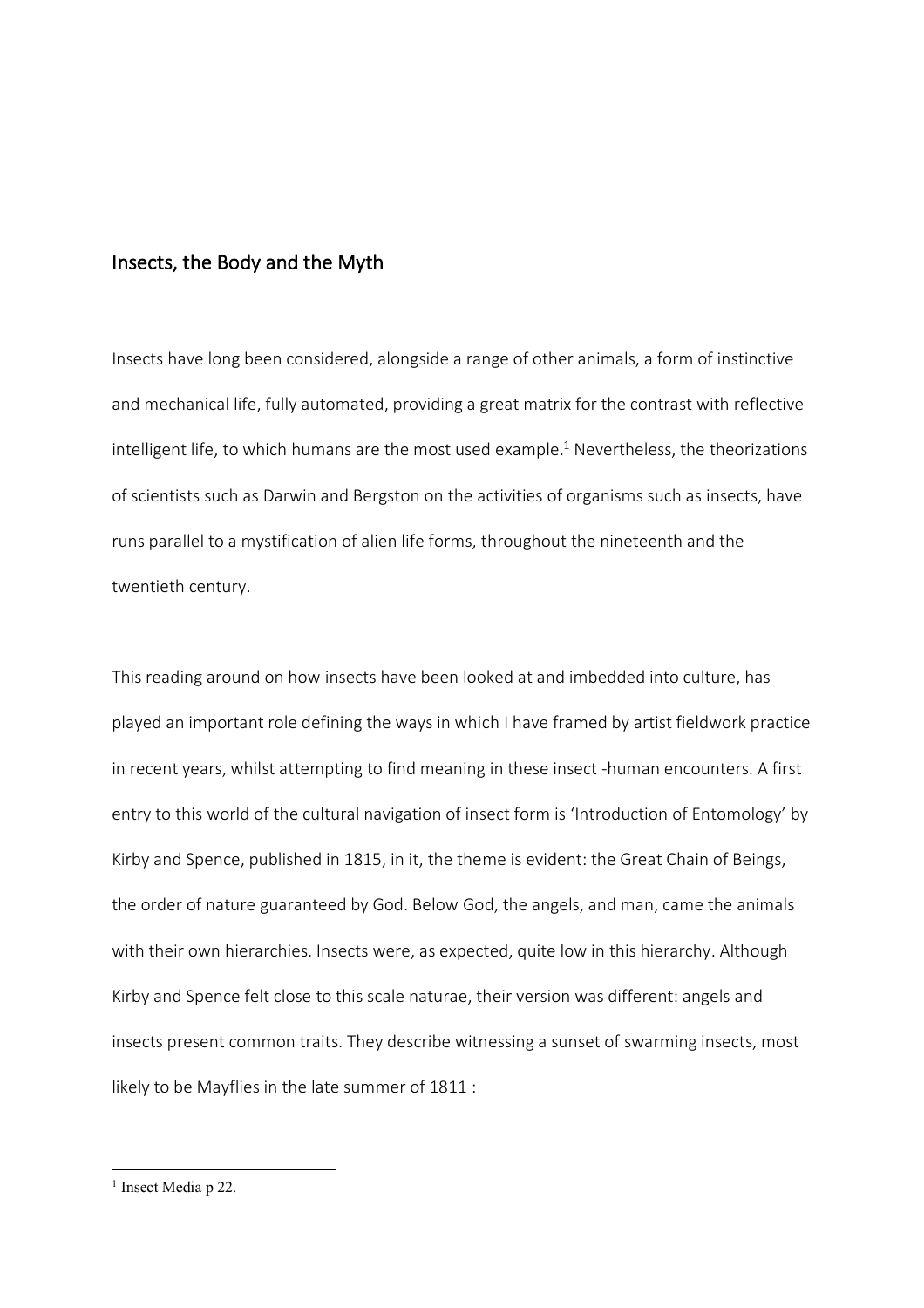'The choral dances consisted principally of Ephemearae, but there were also some Chironomy, the former, however, being more conspicuous, attracted our chief's attention – alternately rising and falling, in the full beam they appeared so transparent and glorious, that they scarcely resembled anything material – they reminded us of angels and glorified spirits, drinking life and joy in the effulgence of the Divine'2.

To Kirby and Spenser, Angels might be expressions of a higher order of perfection, but insects, according to Kirby and Spence, despite their small size and apparent irrelevance, signal the hand of the divine due to their intricate design. 'Introduction to Entomology' assists us in understanding the foundation the weight of insects in the collective imagination a pre-Darwinian society, in a period of entanglement of religion and science. Within nineteenth century culture, insects were seen as a celebration of God and they help contextualize a set of principles related to science unfamiliar to our time.

Distant historical contexts and the way in which a vast and complex web of factors produce a conceptual lens in which to look at insects, is useful, not only as a precedent, but also as a reminder that the all too certain certainties we might attempt to establish at present are nothing but that.

 <sup>2</sup> Introduction of Entomology' Kirby and Spence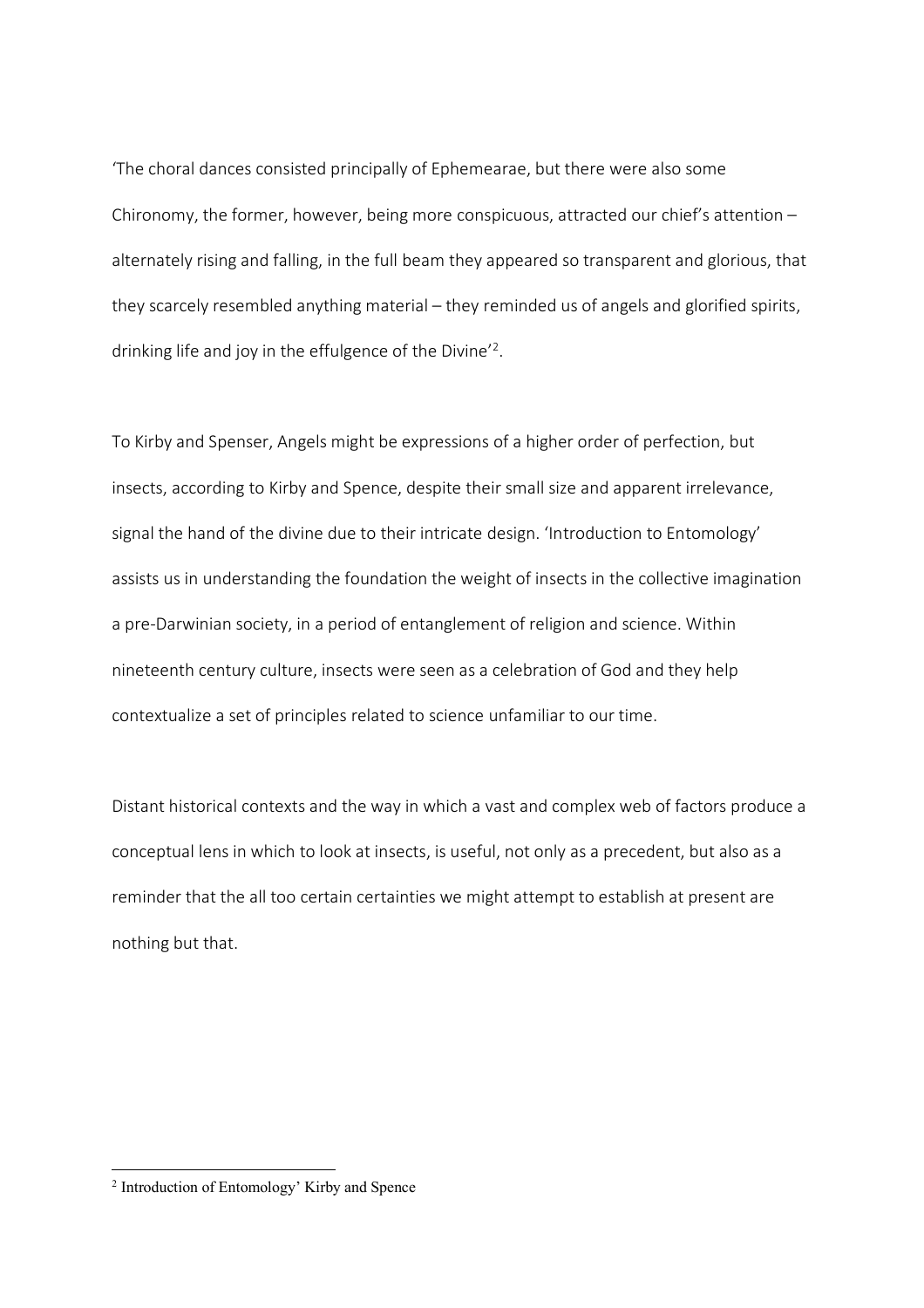## Thinking Insects, Fieldwork and Art Practice

Giovanni Aloi, talks about insects as inhabitants of a remoteness that "makes the space between us so vast and difficult to bridge".6 Insect form of life is alien to us. This remoteness might also be what generates interest in the representation of insects in contemporary visual culture. In 'Animals in Art', Aloi writes about the idea of an unlearning process which is required if we are to be able to start to look at the biosphere, and animals in particular, in a different way, because we are programmed (by cultural and scientific knowledge) to understand animals as a "resource or something to anthropomorphise"7. My engagement as an artist with British moth groups stemmed from the proposition that Art and Science collaborations play an important role in this unlearning process, which will make possible new relations between humankind and the biosphere.

This framework of desired new relationships could be put into context by post-humanism and ecological object-oriented ontologies. Cary Wolfe elucidates post-humanism as a multifaceted lens based on the decentering of the human, forcing us 'to rethink our taken for granted modes of human experience' and allows us to 'describe the human and its characteristic modes of communication, interaction, meaning, social significations and affective investments with greater specificity once we have removed meaning from the ontologically closed domain of consciousness, reason, reflection and so on'<sup>3</sup>.

<sup>&</sup>lt;sup>3</sup> Cary Wolfe, What is Posthumanism, p.xxviii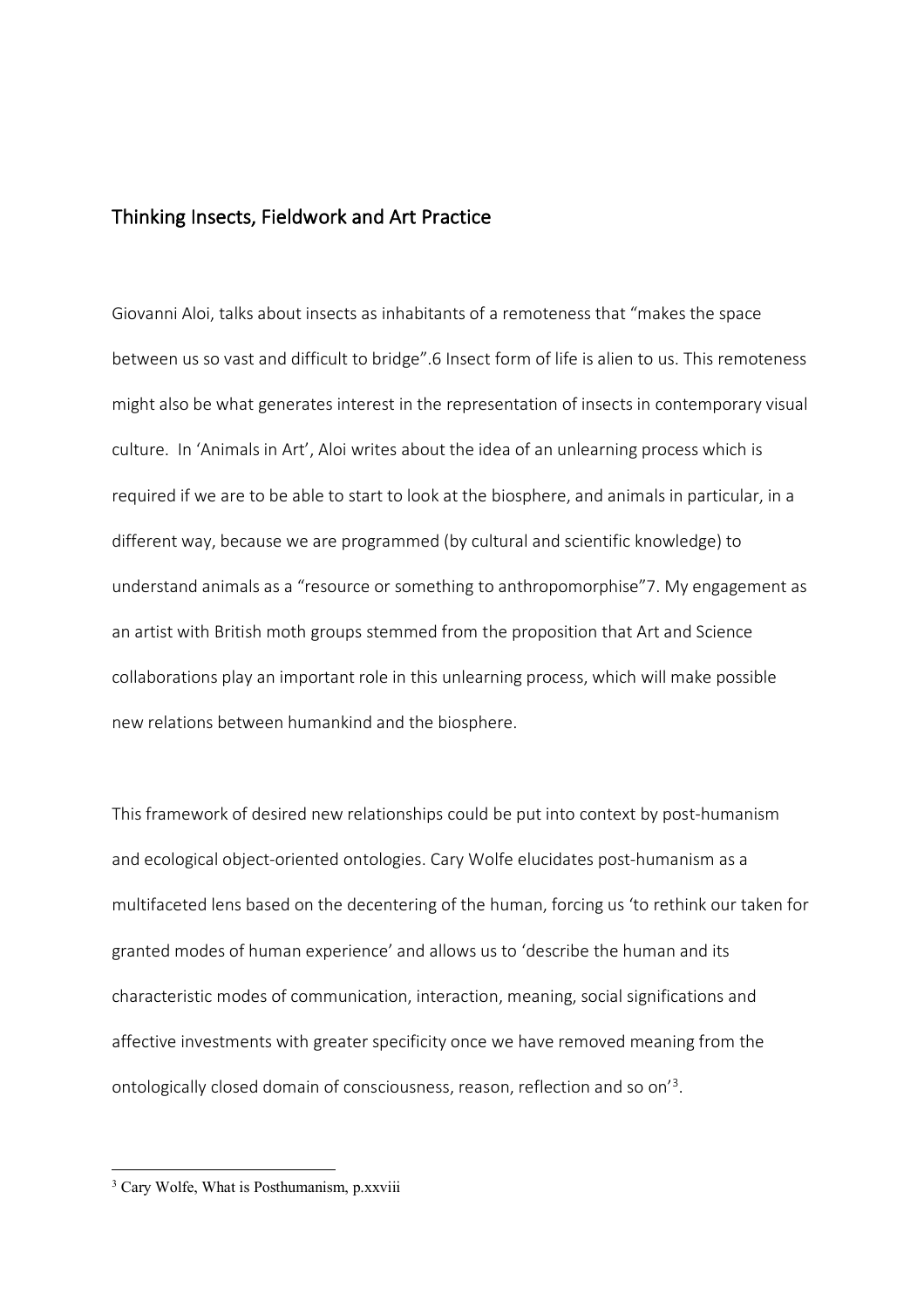Object Oritented Ontologies focuses of the awakening to our entanglement to the world we have been destroying. We cannot transcend our limitation or our reliance on the environment and other beings.

The critical framework of the Anthropocene has opened up new fields of enquiry for thinkers, artists and researchers to evaluate, hold accountable and re-think aspects of past and current dynamics. But not only that. As Tim Morton sees it, the former realization can be a liberation. If we give up the delusion that we can control everything around us, we might refocus ourselves on the pleasure we take from our environment, other beings, and life itself. And by doing so, reconnect with our own criticality, post-humanity, individuality and creativity, with our past and our future in meaningful and genuine ways.

'Invocations' exists in this logic of overlapped experiences of unlearning through moth trapping lived experience and the encounters it facilitated. Alongside that process ,which takes place during the art making process , my work also aims to bring to light some more concrete information about the context in which it was produced. This implies a documentary discourse that simultaneously carries elements of the Art discourse, being part of what Stephen Bull calls a "reconfigured documentary photography".9

Relevant moments of intersection between my practice include the deliberate decision to make humans invisible, unimportant, bleached by the light which attracts the insects on the wing. Although that could be construed as a very literal visual way to decenter the human presence in this encounter, it all happened very much subconsciously and during the editing stage. The moths and bats are exposed so that we can see some detail in their bodies and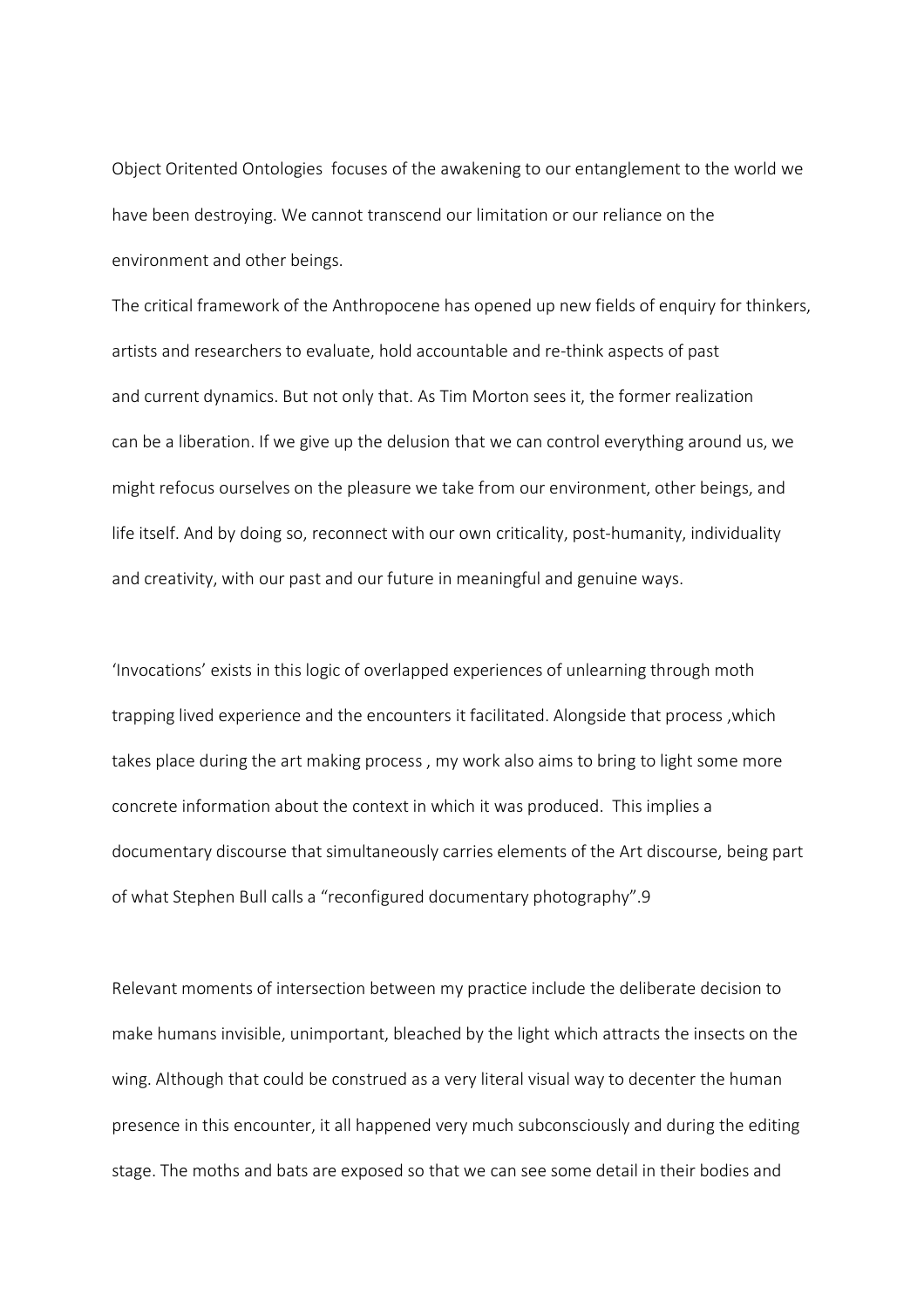faces, whilst the humans and completely overexposed, almost as seen by a non-human or excluded from what is taking place, which ultimately is a solemn journey from the darkness to the blinding light.

Another crucial turning point of my experience as non-scientist in the field was the recognition that amongst the group sharing a night together around a bright light, something that could be thought of ritualistic, a handful of *homo sapiens* around the hearth, sharing stories, I was the only one actively using my imagination, desperately trying to relate to these beings whom we were also sharing the night with. At first, I could describe this process as instinctual but at once also exhausting. The learned processes of humanity-animality dichotomies settle at the first sign on guard down. Or as Tim Morton describes when he writes: 'Putting something called Nature on a pedestal and admiring it from afar does for the environment what patriarchy does to the figure of Woman. It is paradoxical act of sadist admiration'4 . Following these first experiments, I came across Thomas Nagels' essay 'What is it like to be a bat?'<sup>5</sup> where Nagel argues that one is restricted by the resources of one's own mind, cultivated from one's own experience and that by the processes of imagination, it is not possible to ever truly begin to respond the question which titles the essay. It was only a few weeks after reading Nagel's text, that I remember Coetzee's 'The Lives of Animals', where, in lecture, the main character Elizabeth Costello removes experience from the answers to the question 'What is it like to be a bat?' by declaring: "to be a living bat is to be full of being, being fully a bat is like being fully a human, which is also to be full of being. Batbeing in the first case, human being in the second, maybe; but those are secondary

 <sup>4</sup> Tim Morton, Verso interview.

<sup>5</sup> Nagel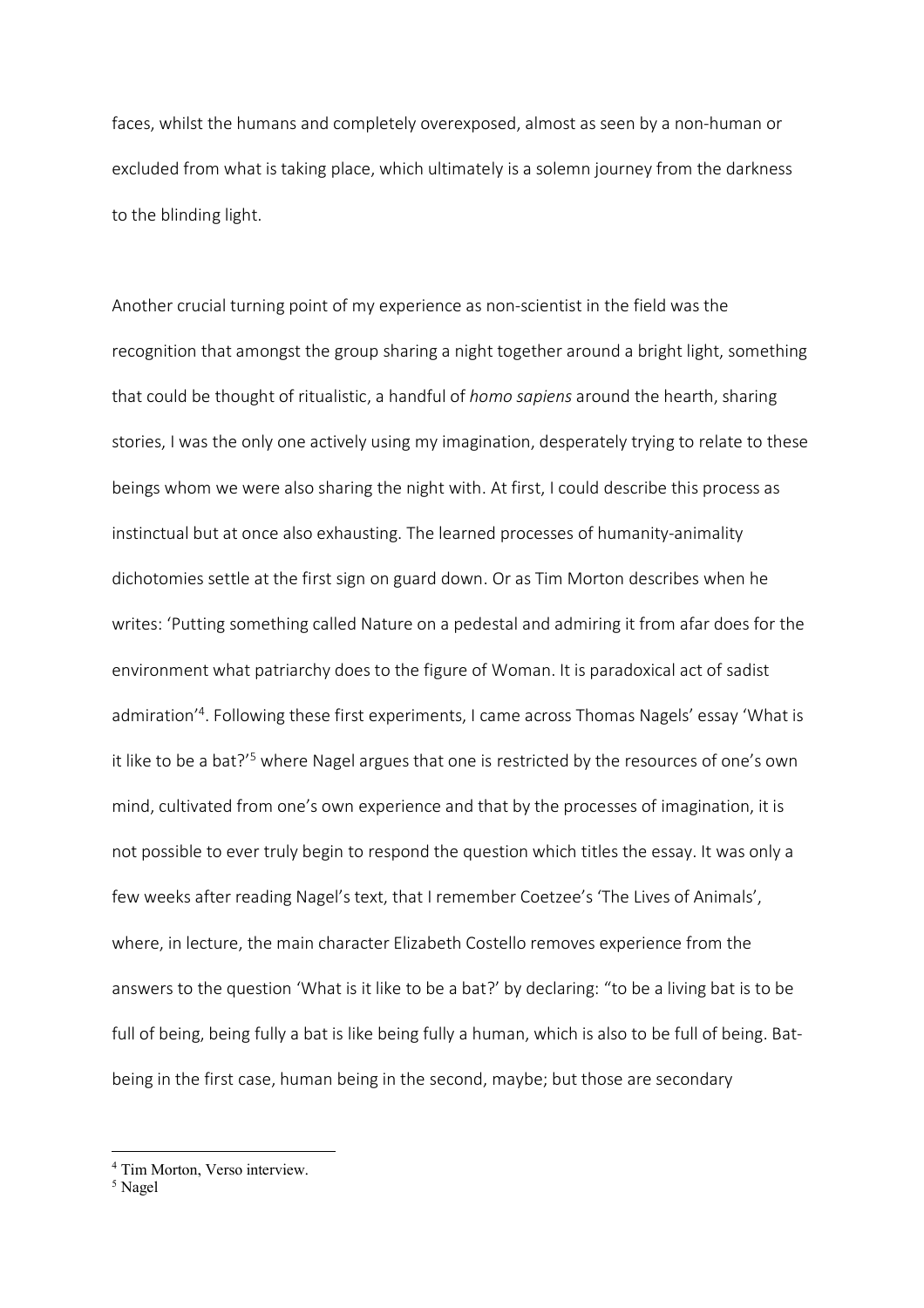considerations. To be full of being is to live as body-soul. One name for the experience of fully being is joy'. $6$ 

Of course, this was not the first time that questions of vitality and mortality had been expressed in an attempt to answer the question of how can we relate to another – human or otherwise – being full of life and fully present. In 1942, Virginia Woolf wrote 'The Death of the Moth', an astonishingly beautiful text which poetically illustrates Elizabeth Costello's - or rather Coetzee's - reflection. Woolf writes: 'The same energy which inspired the rooks, the ploughmen, the horses, and even, it seemed, the lean bare-backed downs, sent the moth fluttering from side to side of his square of the window-pane.'

In my attempts to engage with moths, night-insects and bats in a new way, I saw myself doing something I had been familiar with whilst engaging in creating art objects, turning off my internal monologue, not hearing myself speak and triggering a process of emptying the mind, one I have heard many Art practitioners mention. By doing this, I followed fluttering wings in the night, jumped as high as I could to prologue an encounter before that one moth risen beyond the reach of my hand held flash, repeating many times in one night, the journey between the pitch black – which quickly becomes shadows of black and blue – to seeing a flicker of intense white light and, as I come closer, as being drunk with light.

This process of unthinking was used in this instance to become less human, becoming the animal that I am. The concept of becoming by Deleuze and Guattari can be explained as a zig

6 Coetze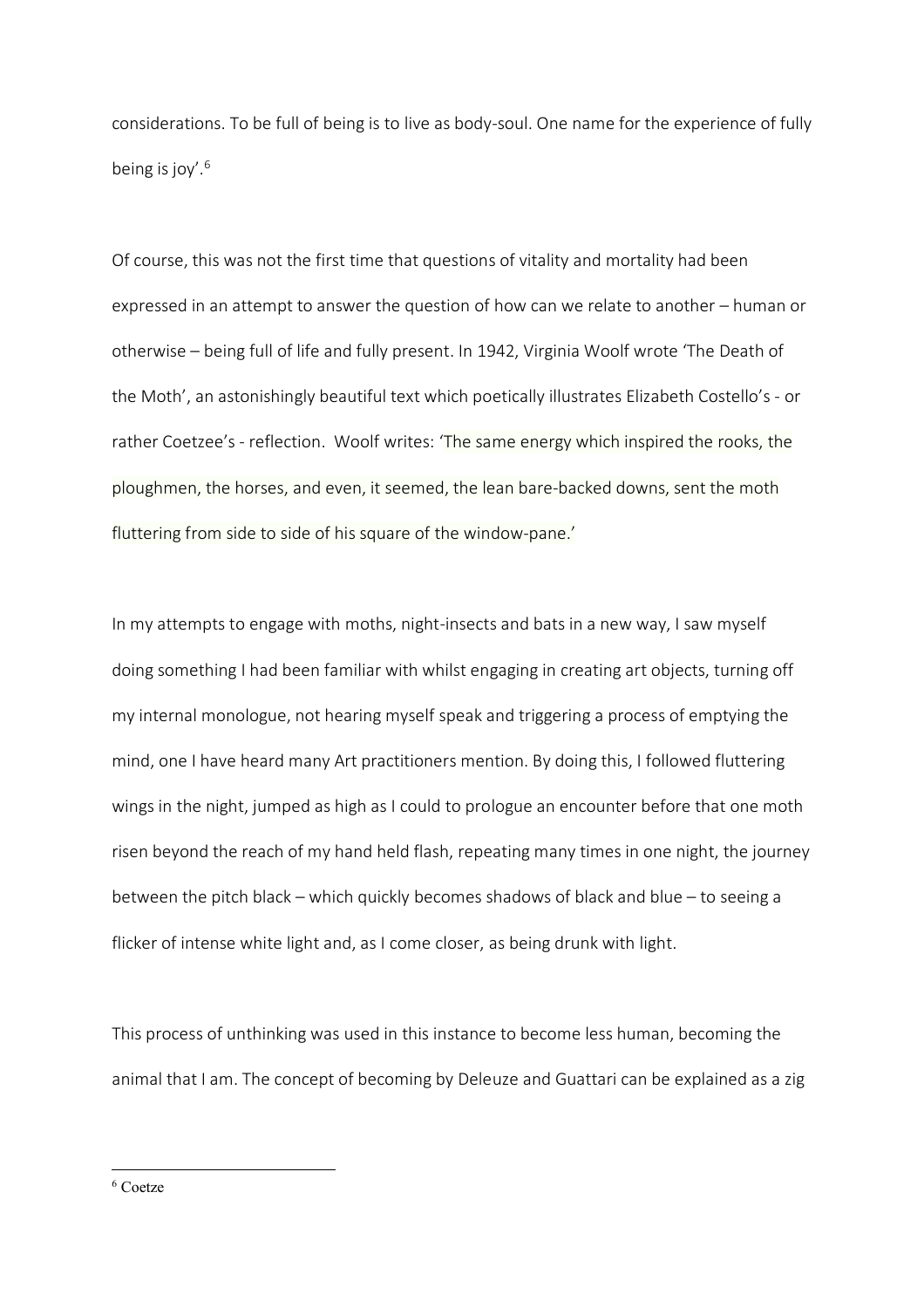zag in which no imitation or reciprocal exchange happen, but is a process by which I become other, so that the other may become something else, which could be attained, happens only is a work is produced.<sup>7</sup> In Deleuze and Guattari's essay, work seems to be of literary nature – examples of 'Moby Dick', Jorge Luis Borges, 'The Waves' by Virginia Woolf, where storytelling and it's mechanics reveals a becoming.

Deleuze and Guattari's 'Becoming animal' is an improvised concept not meant to be clear, concepts such as becoming are a way to articulate complexities, in an almost deliberate way to avoid resolving an idea or a proposition. The whole book is defined by this transition from unity to complexity: the becoming and ryzome sections being prime examples of this. To me, this mode of existing is useful as it expands, transforms and entangles thought into a frenetic use of fertile language. These texts are to an extent generous and open to transposition and interpretation. Such texts enrich one's one experiences and internal logic as they compel us – art practitioners - to look beyond metaphor in the works that as art practitioners, we birth.

Deleuze and Guattari write, 'We do not become an animal without a fascination for the pack, the multiplicity<sup>8</sup> The authors relate this to what they call Abstract Machine. They write 'Its pieces are the various assemblages and individuals, each of which groups together an infinity of particles entering into an infinity of more of less interconnected relations.'. This idea of multiplicity, the whole and the parts was very much central to a second section of my work with Mayfly swarms. Not unlike Kirby and Spence, I too felt these swarming individuals were

 <sup>7</sup> A Thousand Plateaus: Capitalism and Schizophrenia p.239

<sup>8</sup> A Thousand Plateaus: Capitalism and Schizophrenia p.239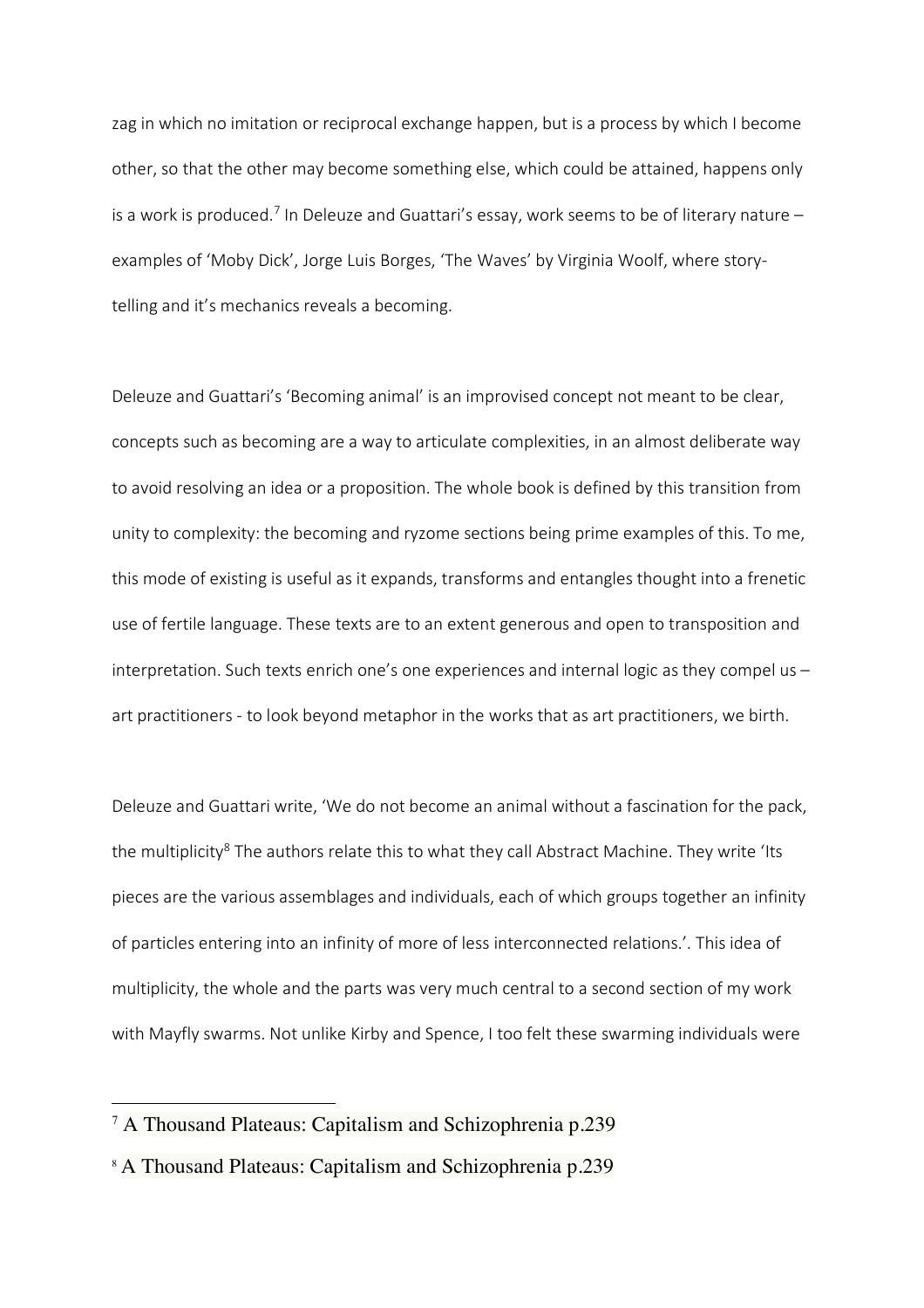almost not material, but when they seemed to be and their physicality became obvious, as the mayflies kept falling and rising, it was extremely onerous to forget I was not witnessing a ballet show, it all its power and beauty or 911 media footage, in all its power and horror. The Abstract Machine, in this instance, only remained abstract through a process of avoiding the habitual paths of perception.

As Tim Morton writes 'I think art is a way to talk about the way things are in general: an umbrella, Sagittarius A, coral, breadcrumbs, photons. I believe art is a way to attune to what reality is, which is a weird reality'9 Attuning is a very suiting verb to describe what the process of fieldwork would become for me. The sight of the oscillating mayflies is beautiful. But of course, this is not never a resolution and so I entered the swarm in mating season and moved my body through it, embeded myself in it and the swarm responded. Although mayflies are also attracted to bright lights they are on the wing earlier than moths, mostly at dusk, our encounters did not involve a moth trap. My body heat, sent and breath attracted them, much like light, and very much like moths, there is no obvious reason for the insects to behave in this way, they do not bite and they are only on the wing for a short period and do not feed during this time. As I purposefully exhaled long breaths, the swarms took my breathed shape and, in this way, I don't wish to say we communicated but beyond language we certainly were not mute.<sup>10</sup>

This experience was for me a way into the concept of Asignifying semiotics, which became of major importance to me, both in my practice and in the way I relate to the world in which I

 <sup>9</sup> Tim Morton letters with Bjork.

<sup>10</sup> Cary wolf - Cary Wolfe says: beyond language however, animals such as insects map territories, contract forces, fold their bodies and establish relations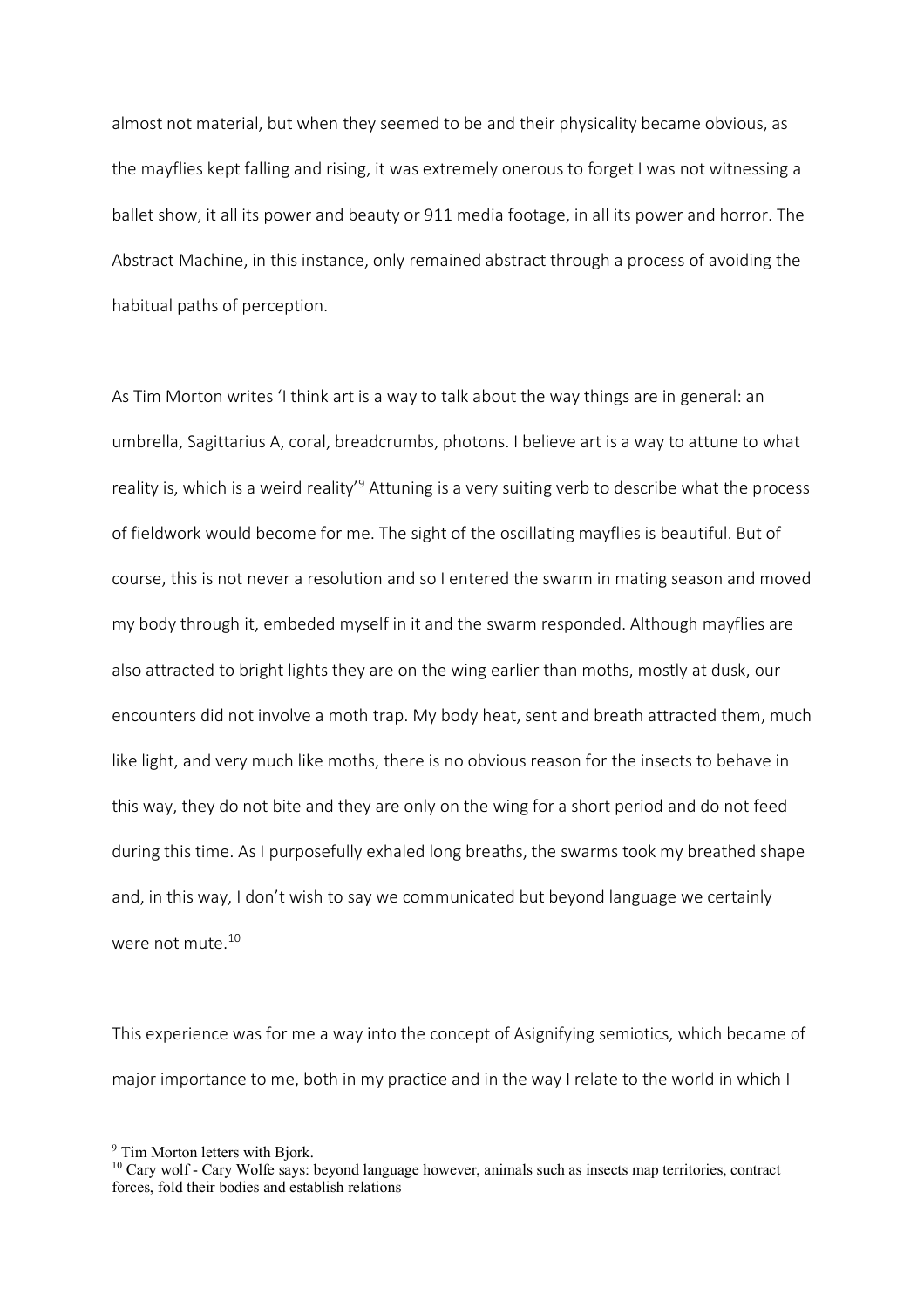live. Asygnifying semiotics, in Guattari's work deal with operations which do not in and of themselves function according to meaning or signification. Insects are animals that to not fit into the communicative and discourse logic of human language.

Wish reminded me of a nineteenth century story, recounted by Eleanor Morgan $^{11}$ , of a group of schoolgirls in Kensington, West London. Each morning during hymn practice huge spiders would descend from the ceiling on strands of silk and hang about these girls as they sang. Once the girls had finished singing, the spiders would climb up their silken line and retreat to their webs in the rafters. As spider webs are primed for vibrations and human beings primed for signing, the encounter was highly meaningful, even when not signifying.

The lived experiences of 'Invocation' were highly impactful to me, and the images facilitated a search for meaning and transformation in my practice. Above all, I have learnt that any expression of animal bodies that points towards asignifying semiotics, cannot be reduced to the human signifying practices, which is to say, to things that make sense to us. According to Guattari The asignifying spectrum of the world is not beneath human beings, neither should it be silenced and/or unheard by human beings, as it is indeed the basis for our sphere of meaning, transcending it.

In 2016, Tim Morton tweeted this:' You think ecologically tuned life means being all efficient and pure. Wrong, it means you can have a disco in every room of your house' pointing to how joyful, eccentric and individual the experience being fully present in our own

<sup>&</sup>lt;sup>11</sup> Eleanor Morgan Vibrating with Silk, Antennae Journal of Nature is Visual Culture, 2018, Issue 46